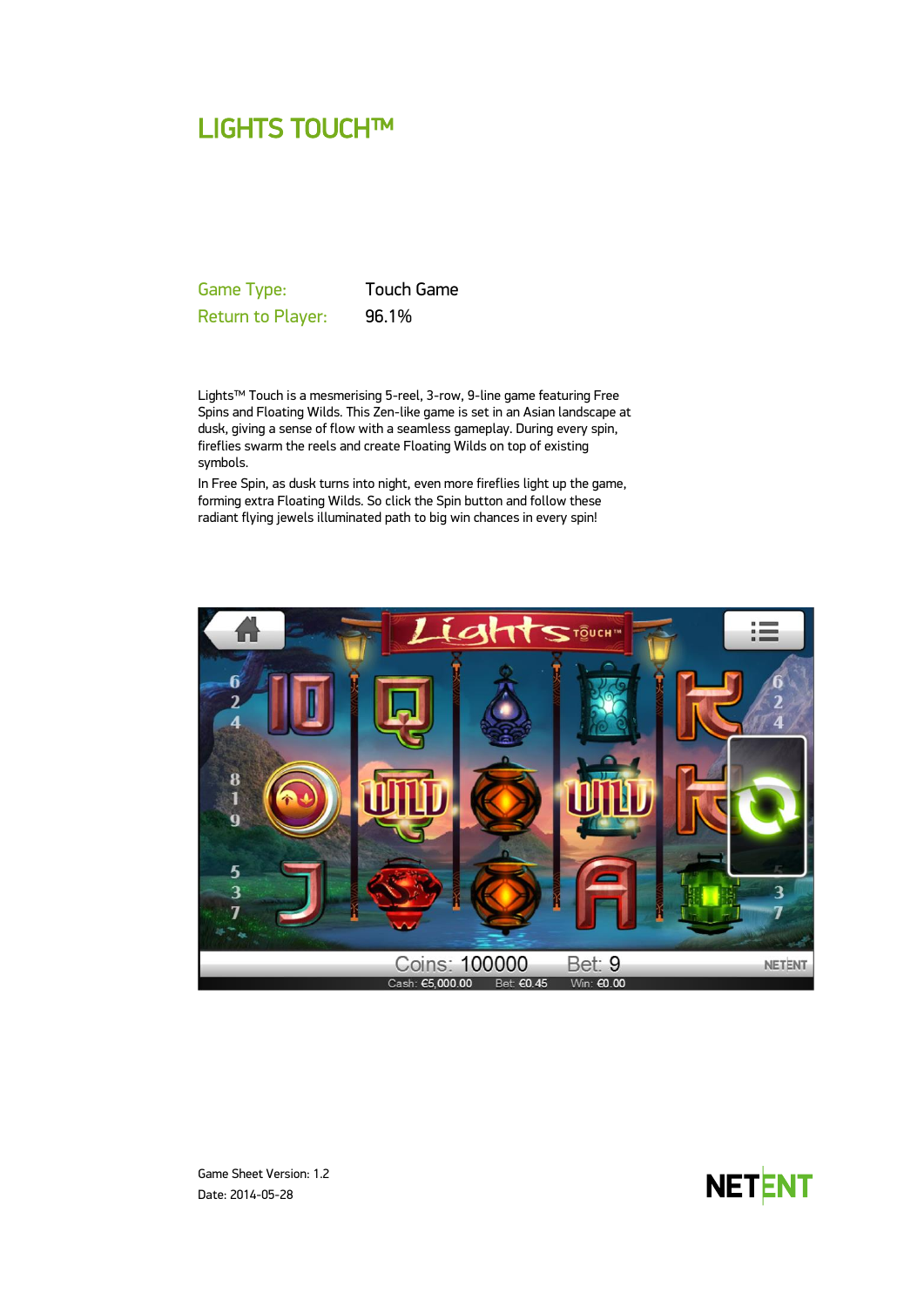## ABOUT LIGHTS TOUCH™

| <b>GENERAL INFORMATION</b>         |                                                                                                                                                                                                                                                                                                                                                                                                                                                                                                               |  |  |
|------------------------------------|---------------------------------------------------------------------------------------------------------------------------------------------------------------------------------------------------------------------------------------------------------------------------------------------------------------------------------------------------------------------------------------------------------------------------------------------------------------------------------------------------------------|--|--|
| Game Type                          | Touch Game                                                                                                                                                                                                                                                                                                                                                                                                                                                                                                    |  |  |
| Reel Type                          | <b>Spinning Reels</b>                                                                                                                                                                                                                                                                                                                                                                                                                                                                                         |  |  |
| Reels                              | 5 reels, 3 rows, 9 bet lines (fixed)                                                                                                                                                                                                                                                                                                                                                                                                                                                                          |  |  |
| Default Bet Levels                 | $1 - 10$                                                                                                                                                                                                                                                                                                                                                                                                                                                                                                      |  |  |
| Default Coin Values $(\epsilon)$   | 0.01, 0.02, 0.05, 0.10, 0.20, 0.50, 1                                                                                                                                                                                                                                                                                                                                                                                                                                                                         |  |  |
| Default Min / Max Bet $(\epsilon)$ | 0.09 / 90                                                                                                                                                                                                                                                                                                                                                                                                                                                                                                     |  |  |
| Default Free Round Values          | Bet level 1, 9 bet lines, €0.01 coin value (cost €0.09)                                                                                                                                                                                                                                                                                                                                                                                                                                                       |  |  |
| <b>GAME FEATURES</b>               |                                                                                                                                                                                                                                                                                                                                                                                                                                                                                                               |  |  |
|                                    | • Wild substitutions<br><b>Free Spins</b><br>• Overlay wilds                                                                                                                                                                                                                                                                                                                                                                                                                                                  |  |  |
| <b>PAYOUT</b>                      |                                                                                                                                                                                                                                                                                                                                                                                                                                                                                                               |  |  |
| Return to Player (%)               | 96.1                                                                                                                                                                                                                                                                                                                                                                                                                                                                                                          |  |  |
| Default Maximum Win                | $\epsilon$ 10 000 / 10 000 coins - on a single bet line                                                                                                                                                                                                                                                                                                                                                                                                                                                       |  |  |
| Hit Frequency (%)                  | 29.3                                                                                                                                                                                                                                                                                                                                                                                                                                                                                                          |  |  |
| <b>RESPONSIBLE GAMING</b>          |                                                                                                                                                                                                                                                                                                                                                                                                                                                                                                               |  |  |
| <b>Player Limits</b>               | • Player and casino operator can set the following play limits: Bet & loss<br>per session, day, week or month. Block all play for a specified period of<br>time. Restrict session play length in minutes.<br>• Playing for real is restricted by player account funds (i.e. cannot play for<br>credit).<br>• (Italy jurisdiction only) Player can initially have a maximum of 1.000 $\epsilon$ in<br>the wallet. Since each game is a user session, the player's wallet may<br>exceed this limit during play. |  |  |
| Other                              | • Play for Fun<br>• Variable bet levels/coin values<br>$\cdot$ G4 mode                                                                                                                                                                                                                                                                                                                                                                                                                                        |  |  |
| <b>TECHNICAL INFORMATION</b>       |                                                                                                                                                                                                                                                                                                                                                                                                                                                                                                               |  |  |
| Device Platform                    | i0S<br>Android                                                                                                                                                                                                                                                                                                                                                                                                                                                                                                |  |  |
| Game ID                            | fireflies_mobile_html (basic wallet)<br>fireflies_mobile_html_sw (seamless wallet)                                                                                                                                                                                                                                                                                                                                                                                                                            |  |  |
| Game Version                       | 1.0                                                                                                                                                                                                                                                                                                                                                                                                                                                                                                           |  |  |
| Paytable Version                   | 1.0                                                                                                                                                                                                                                                                                                                                                                                                                                                                                                           |  |  |
| Web Browser                        | Safari<br>Chrome<br>Partial support for Android stock browser                                                                                                                                                                                                                                                                                                                                                                                                                                                 |  |  |
| Technology                         | HTML5                                                                                                                                                                                                                                                                                                                                                                                                                                                                                                         |  |  |
| Deployment                         | Refer to CasinoModule Help for information about launching CasinoModule<br>games.                                                                                                                                                                                                                                                                                                                                                                                                                             |  |  |

Copyright © 2014 Net Entertainment Malta Services Ltd. This document and its contents are protected under International copyright law. Any unauthorised publication, copying, lending or reproduction is strictly prohibited. 2/9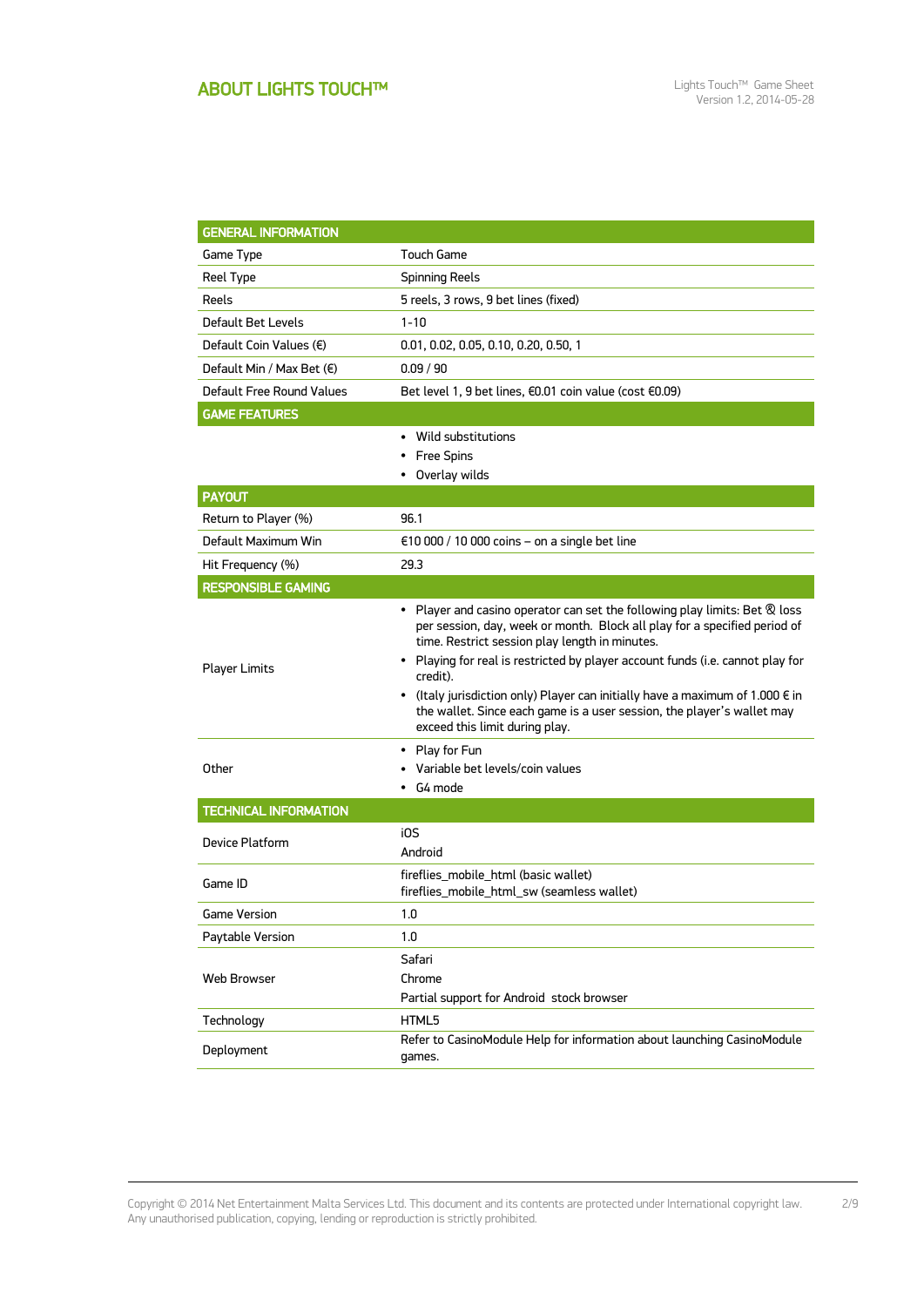

Lights graphics



Even more Wilds form during Free Spins



Scatter symbol

## Game Theme & Graphics

Lights™ Touch is a captivating game with its smooth movements and glimmering fireflies that transition from one Wild symbol to another. The backdrop for this game is a beautiful valley with an Asian overtone and the lantern-shaped symbols offer high wins with their warm glow. Chances for even bigger wins intensify as the fireflies float the reels, illuminating symbols with the wild feature.

## Floating Wild

During every spin fireflies swarm the reels and randomly create Floating Wilds on top of the symbols.

In the main game between 2 and 4 Floating Wilds are created every time. In Free Spins the odds of winning increase even more between 3 and 6 Floating Wilds form every time the reels spin!

## Free Spins

Scatter symbols in both the main game and in Free Spins activate the Free Spins feature and pay out according to the table below.

| <b>FREE SPIN</b><br><b>SYMBOLS</b> | <b>FREE SPINS</b><br><b>WON</b> |
|------------------------------------|---------------------------------|
| 3                                  | $1 \Omega$                      |
| 4                                  | 20                              |
| 5                                  | 30                              |

Bet Lines

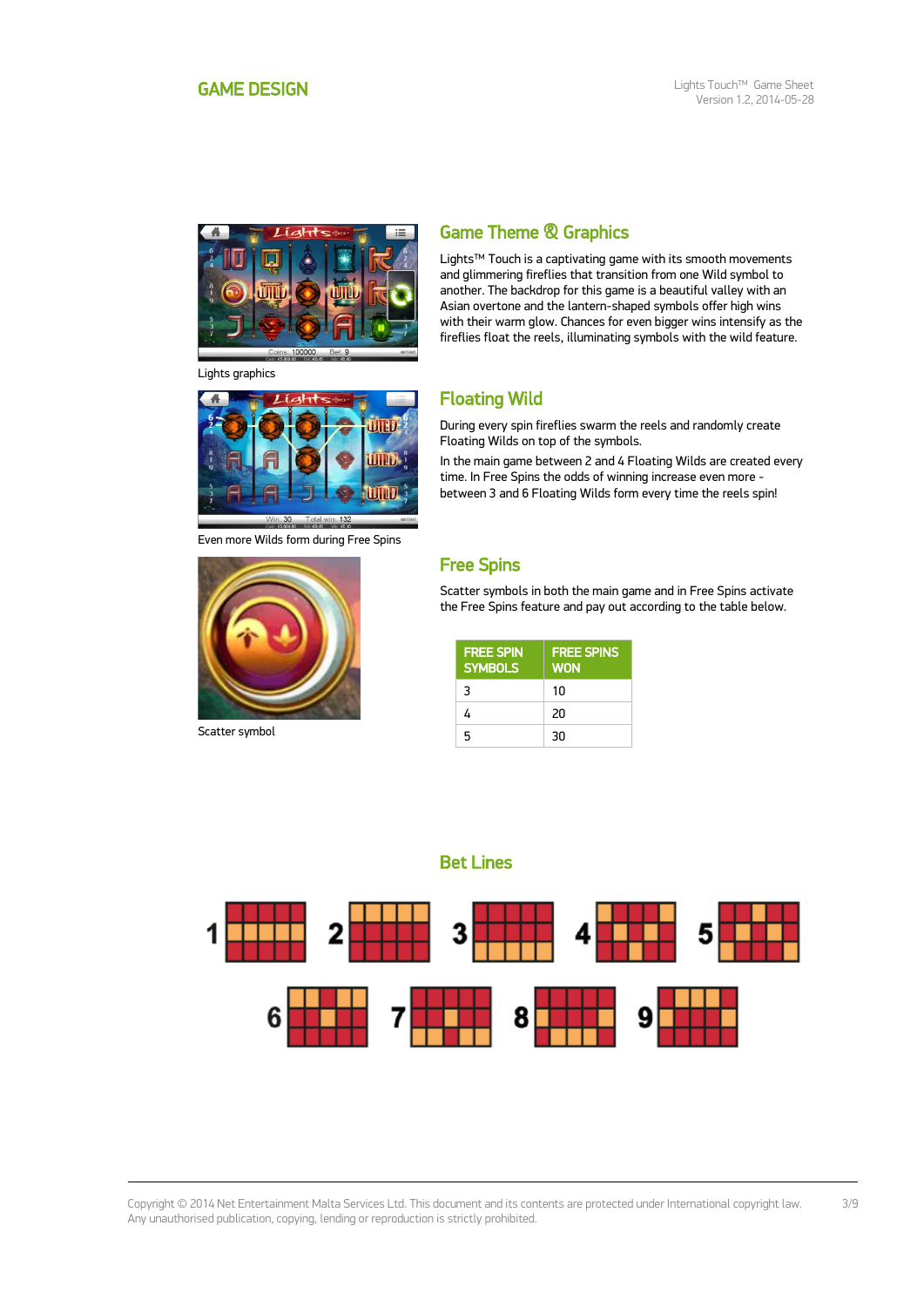### <span id="page-3-0"></span>Payout Summary

### GAME RETURN TO PLAYER (RTP)

- $\cdot$  Total: 96.1%
- Base: 71.7%
- Free Spins: 24.4%

### HIT FREQUENCY

- Any win 29.3%
- Into Free Spins 0.54%

### MAXIMUM PAYOUT

- Main game: €10 000 / 10 000 coins on a single bet line
- Free spins: €10 000 / 10 000 coins on a single bet line
- Coinciding: €90 000 / 90 000 coins

Note: The maximum win of a game round is higher than the maximum coinciding win, since a game round may include several spins.

### PAYOUT RULES IN MAIN GAME

- Bet line wins pay if in succession from the leftmost reel to the rightmost reel.
- A bet line win in coins is equal to the value shown in the PAYTABLE multiplied by the bet level.
- A bet line win in currency is equal to the win in coins multiplied by the coin value.
- Only the highest win per bet line is paid.
- Simultaneous wins on different bet lines are added.

#### PAYOUT RULES IN FREE SPINS

- Free Spins are played at the same bet level and coin value as the round that activated the Free Spins.
- Free Spin wins are added to any initial bet line wins.
- Additional Free Spins won are automatically added to the current Free Spins.
- At the end of Free Spins, the game returns to the round that activated Free Spins.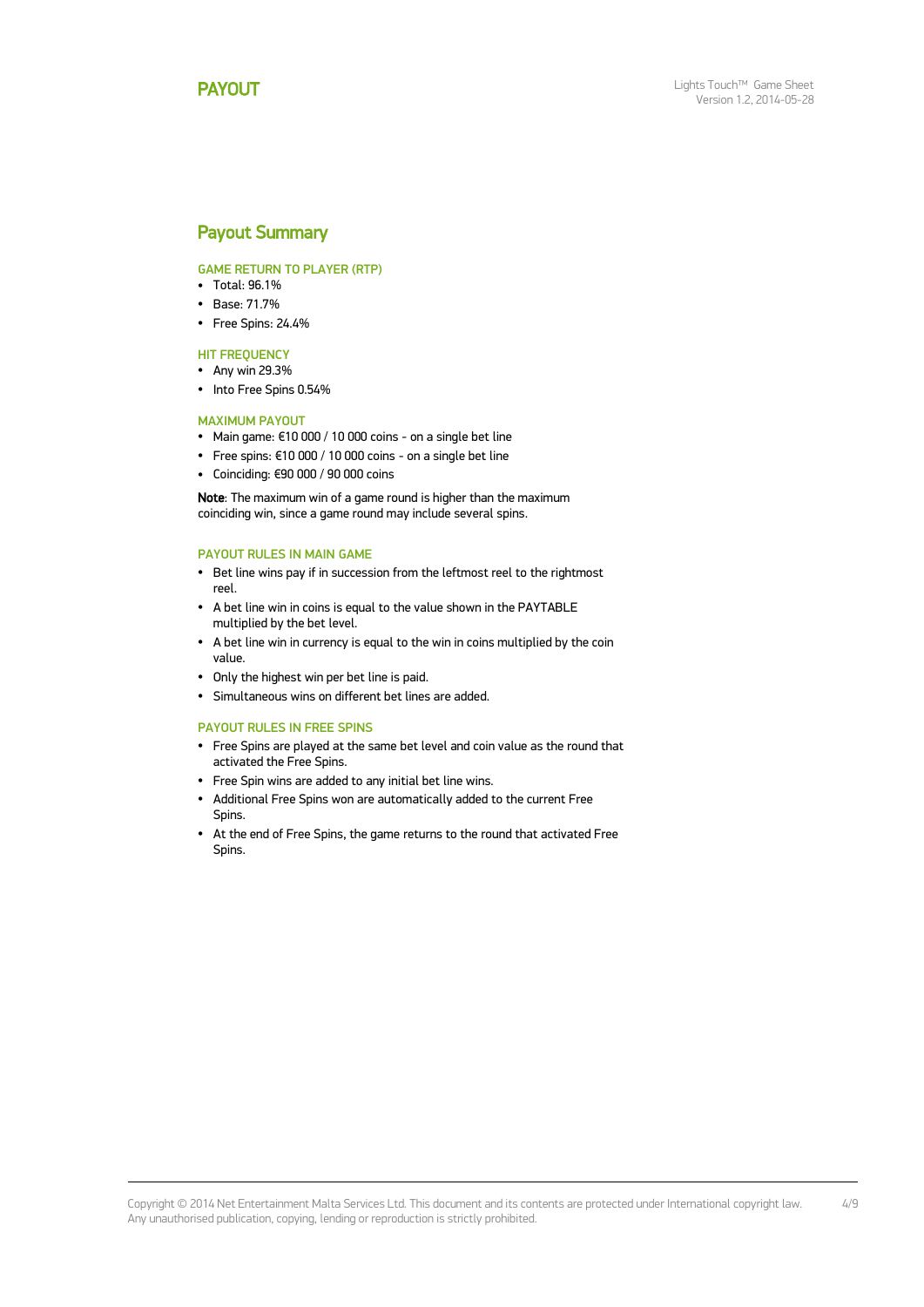## Paytable

## **FLOATING WILD**

During every spin fireflies swarm on the reels activating Floating Wilds.



Between 2 and 4 Floating Wilds appear randomly in every spin.

Wild symbols substitute for all symbols except Scatter symbols.

## **FREE SPINS**

In Free Spins between 3 and 6 Floating Wilds appear randomly in every spin.



3 or more Scatter symbols appearing anywhere on the reels in the main game and in Free Spins activate Free Spins.

3 Scatters = 10 Free Spins

4 Scatters = 20 Free Spins

5 Scatters = 30 Free Spins

Additional Free Spins can be won during Free Spins.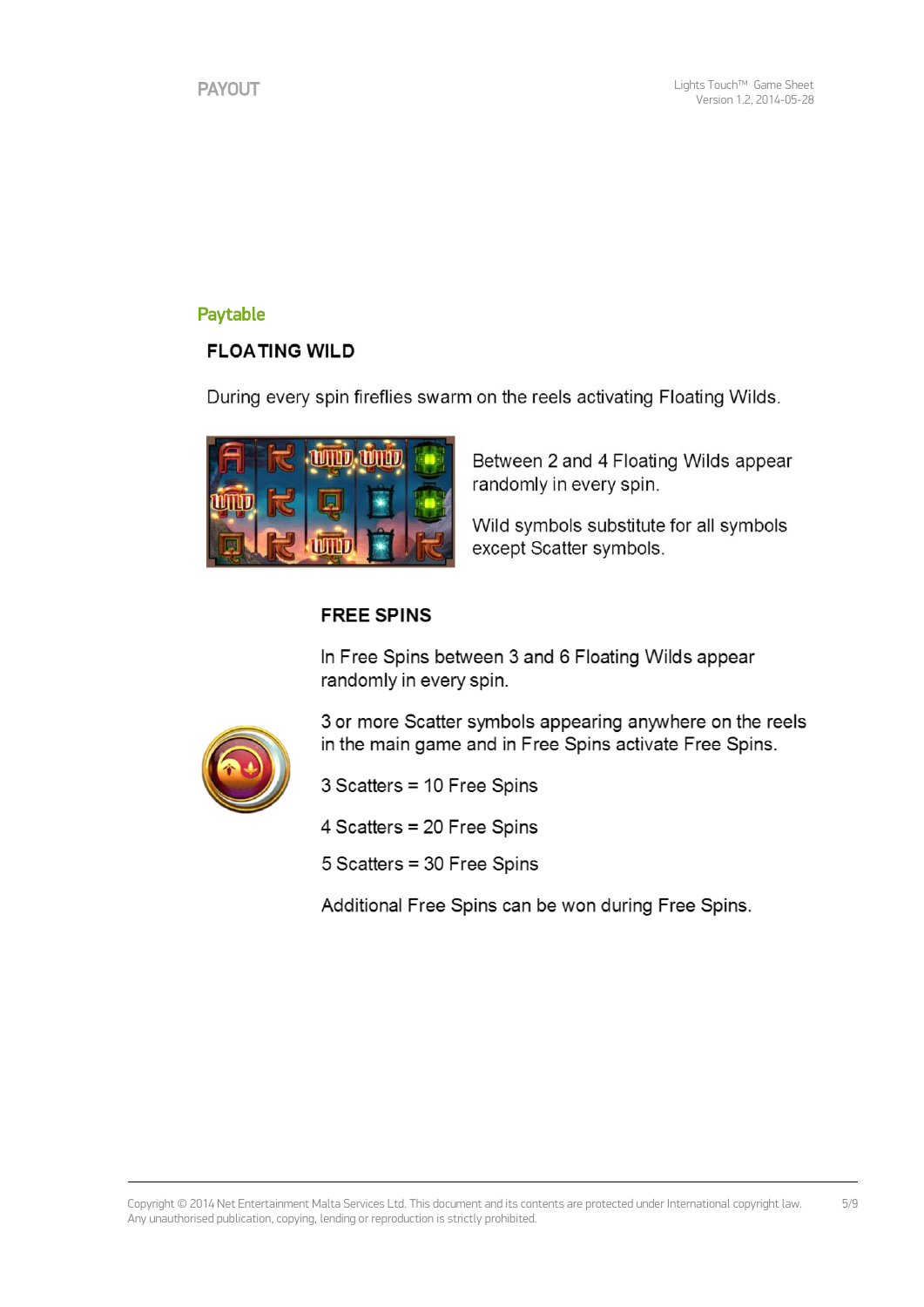|   | 1000<br>5<br>200<br>4<br>3<br>15 | 750<br>5<br>150<br>4<br>15<br>3 |
|---|----------------------------------|---------------------------------|
|   | 500<br>5<br>100<br>4<br>3<br>9   | 400<br>5<br>75<br>4<br>3<br>9   |
|   | 300<br>5<br>50<br>4<br>3<br>9    |                                 |
|   | 100<br>5<br>15<br>4<br>3<br>3    | 75<br>5<br>15<br>4<br>3<br>3    |
| پ | 50<br>5<br>15<br>4<br>3<br>3     | 5<br>40<br>15<br>4<br>3<br>3    |
|   | 30<br>5<br>4<br>15<br>3<br>3     |                                 |

Copyright © 2014 Net Entertainment Malta Services Ltd. This document and its contents are protected under International copyright law. Any unauthorised publication, copying, lending or reproduction is strictly prohibited. 6/9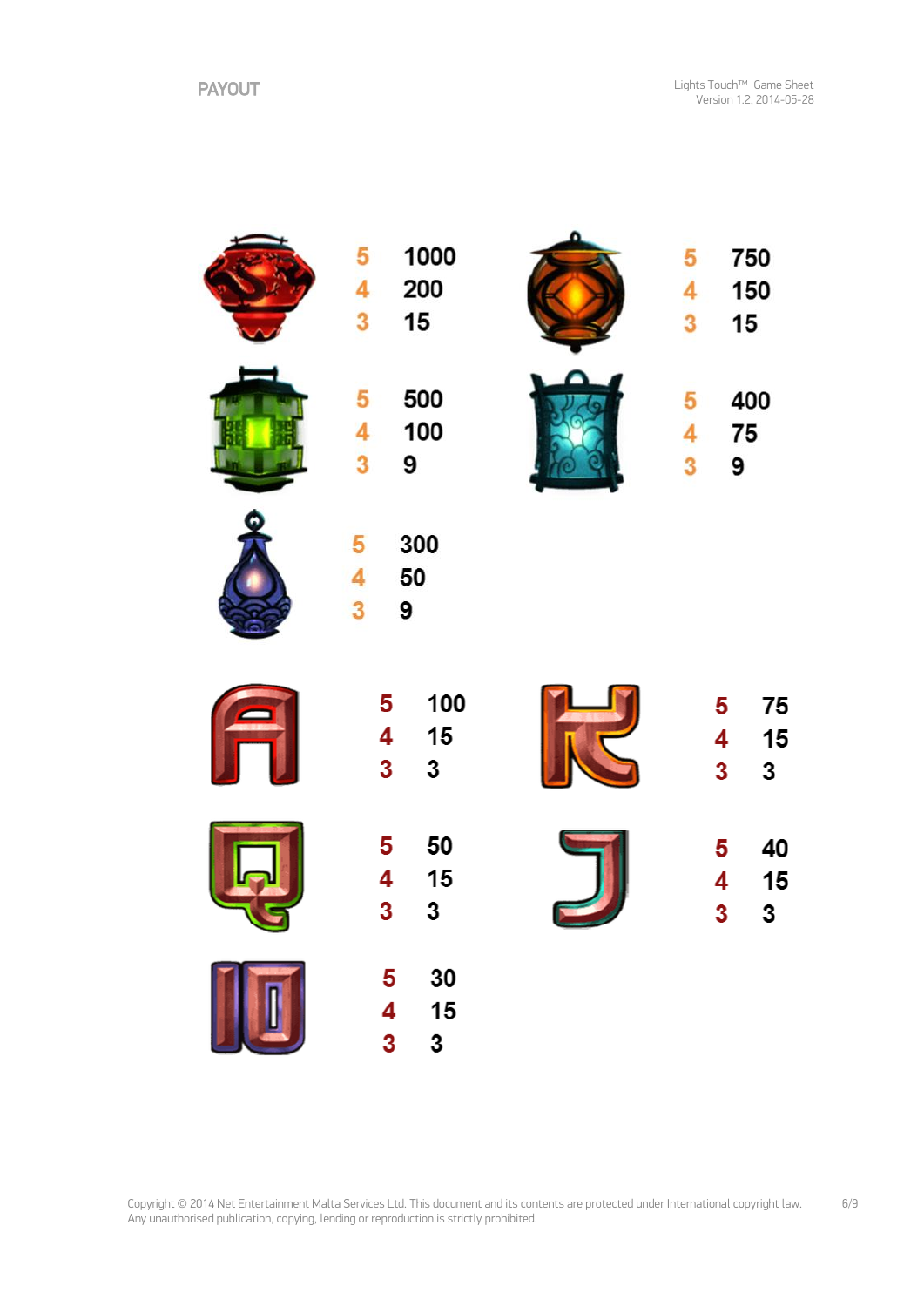## Randomisation

#### RANDOM NUMBER GENERATOR (RNG)

The algorithm used for random number generation (RNG) is Fortuna, a cryptographically secure pseudorandom number generator (PRNG) devised by Bruce Schneier and Niels Ferguson. For more information, see the document Random Number Generation.

The Random Number Generator and its implementation has been tested and approved/certified for randomness according to prevailing industry standards by an accredited, independent, 3rd party test facility.

#### ALGORITHM FOR A RANDOM REEL POSITION

A reel represents an array of symbols where each symbol has an index ("a position").

1. A random number between 0 (zero) and the length of the reel is acquired.

2. The random number is added to the game as "the new reel position to use".

### Malfunction Management

If a player attempts to access a game using an invalidated session, (for example, due to inactivity or system restart) an error message is displayed in the game. The player can then log on again and resume game play. The game state is always stored so the player can resume game play exactly where he or she left off.

In case of an HTTP error, network timeout or server error a "technical error" message will be displayed to the player and the game will stay in an "unavailable" state until the player reloads the game at a time when the game becomes available.



If a session times out, a "session timeout" message will be displayed to the player and the game will stay in an "unavailable" state until the player reloads the game.

| <b>Session Time Out</b>  |      |  |  |
|--------------------------|------|--|--|
| Please restart the game. |      |  |  |
|                          |      |  |  |
|                          | Home |  |  |

In case of an "out of money" event, an "out of money" message will be displayed to the player and the game will stay in an "unavailable" state until the player reloads the game.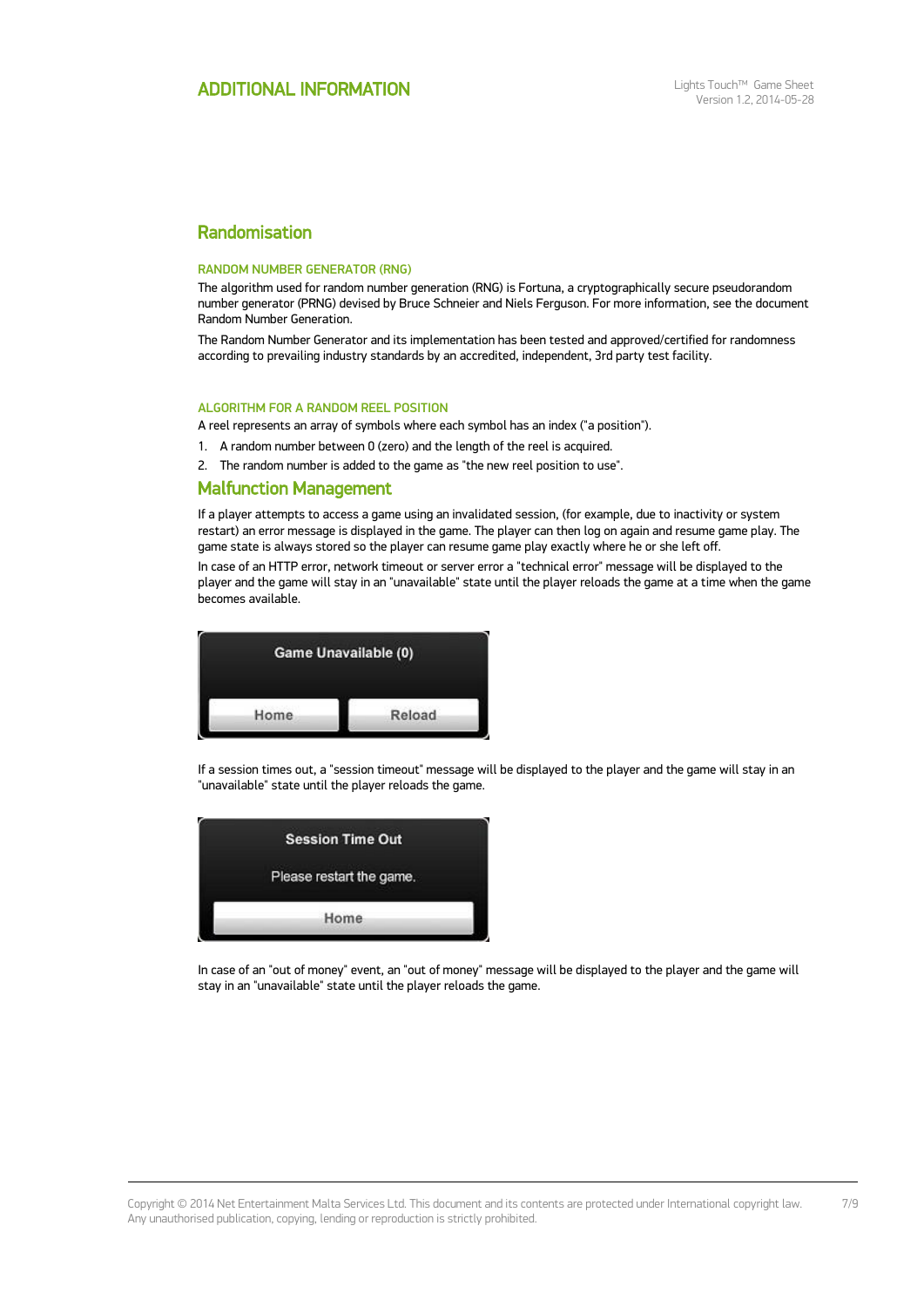

Further information on management of malfunctions is also described in section 3.2.1 of the Gaming Platform (Progetto Della Piattaforma Di Gioco) document. This document provides details on how a player is informed of balance return payments and the technical process.

Information regarding session timeouts and malfunctions is provided to the player via the game rules. Specifically, the player is informed that "In the event of malfunction of the gaming hardware/software, all affected game bets and payouts are rendered void and all affected bets refunded."

### Information to the Player

Players receive a response required message every hour of continuous play: They cannot continue playing unless they respond to the message which provides them with details about the amount bet and won so far during game play.

Players also have access to their game session history and game rules from within the game at all times.

### Game Simulation

A demo version of the game is available at http://www.netent.com/products/net-entertainment-touch/